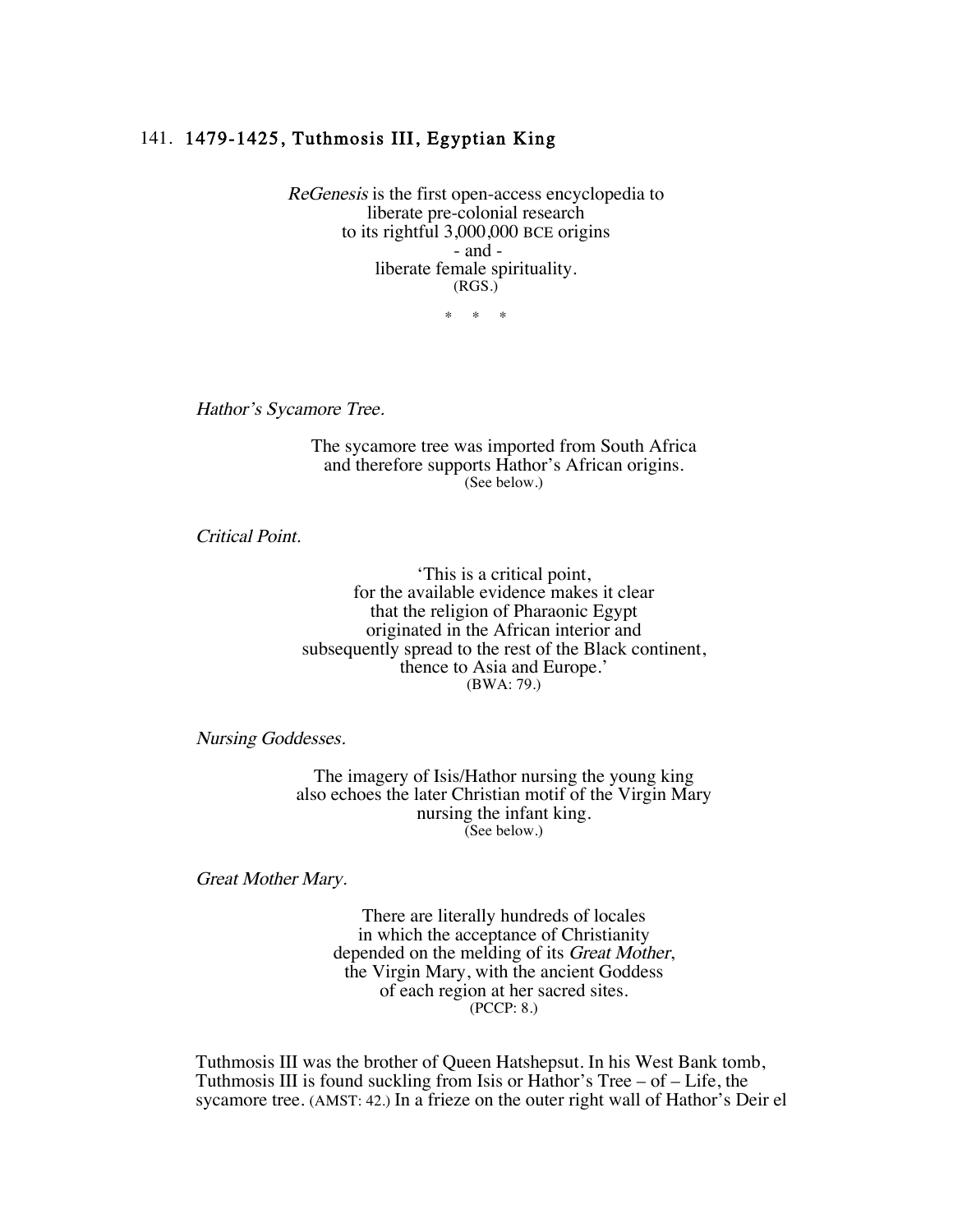Bahri, the young king also suckles from the goddess Hathor, Lady of the Sycamore Tree, "revered as the goddess who received the dead in the other world." (STWE: 117.) When the deceased has drawn the last breath, the Ka then makes the journey to "the borders of the Other World, where a great sycamore tree spread its branches. Half–hidden in the foliage was the great goddess, mother of all, waiting to receive and welcome the Ka, to which she gives food and water." (STWE: 127.) (Egyptologists suggest that the Ba is considered the soul.) (STWE: 130.)

Of further interest is the sycamore tree was imported from South Africa and therefore supports Hathor's African origins. "This is a critical point, for the available evidence makes it clear that the religion of Pharaonic Egypt originated in the African interior and subsequently spread to the rest of the Black continent, thence to Asia and Europe (BWA: 79)."

Bernard Dietrich also suggests that this tradition was common for Sumerian kings who suckled from the goddess. This is evidenced in the "Ugaritic Epic of Keret whose son is one: 'Who sucks the milk of Atherat, Who sucks the breasts of the Virgin Anat.'" (OGR: 33.) The imagery of Isis/Hathor nursing the young king also echoes the later Christian motif of the Virgin Mary nursing the infant king. Spretnak is quick to remind us "there are literally hundreds of locales in which the acceptance of Christianity depended on the melding of its 'Great Mother,' the Virgin Mary, with the ancient Goddess of each region at her sacred sites." (PCCP: 8.)\*

\* White maintains that Christianity in its Western-dominant form "is the most anthropocentric religion the world has seen" (HRE: 52) and given patristic religion, the subjection of women and girls has ever increased throughout the centuries (BPV.)

Entry 7000 BCE, Hieros Gamos explores the significance of Pharaoh Hatshepsut's Hieros Gamos marriages to Thothmes' (also Thutmosis, Tuthmose, Tutmosis, Thothmes, Tuthmosis, Tuthmosis) Kings.

The marriages of the Pharaohs of the xvii-th and xviii-th dynasties, wherever they can be traced, show that marriage with the heiress – queen was the main factor in succeeding to the throne. The marriages were therefore contracted in every degree of consanguinity. The titles of the queens indicate The 'Lady of the Two Lands' with the heiress, who became the 'Great Wife of the King.' She was at the same time very often the 'King's sister,' and with the 'King's Mother' or the 'King's Daughter.' Such titles relate of course to the living King; 'Wife of the God' refers to the previous king, who being dead has become the god Osiris.

In the case of Hatshepsut there is some difficulty as her titles are not the same as those of an ordinary Queen, for she claimed to be the actual Pharaoh. But her marriages can be inferred. She was the daughter of Tuthmosis I and Queen Aahmes the heiress – queen. ... What her connection with Thothmes II does not appear; but in view of the vital importance of marriage with the heiress, Thothmes II could not have obtained the kingdom without marrying her. Thothmes III was about twenty when he was chosen by Amon, therefore of an age to marry; and Hatshepsut's two daughters, Nefru–Re and Hatshepsut, are called the daughters of Thothmes III, indicating her marriage with that Pharaoh. Nefru–Re died young, but Thothmes married Hatshepsut his daughter by Hatshepsut, and she became his Great Wife (STWE: 225).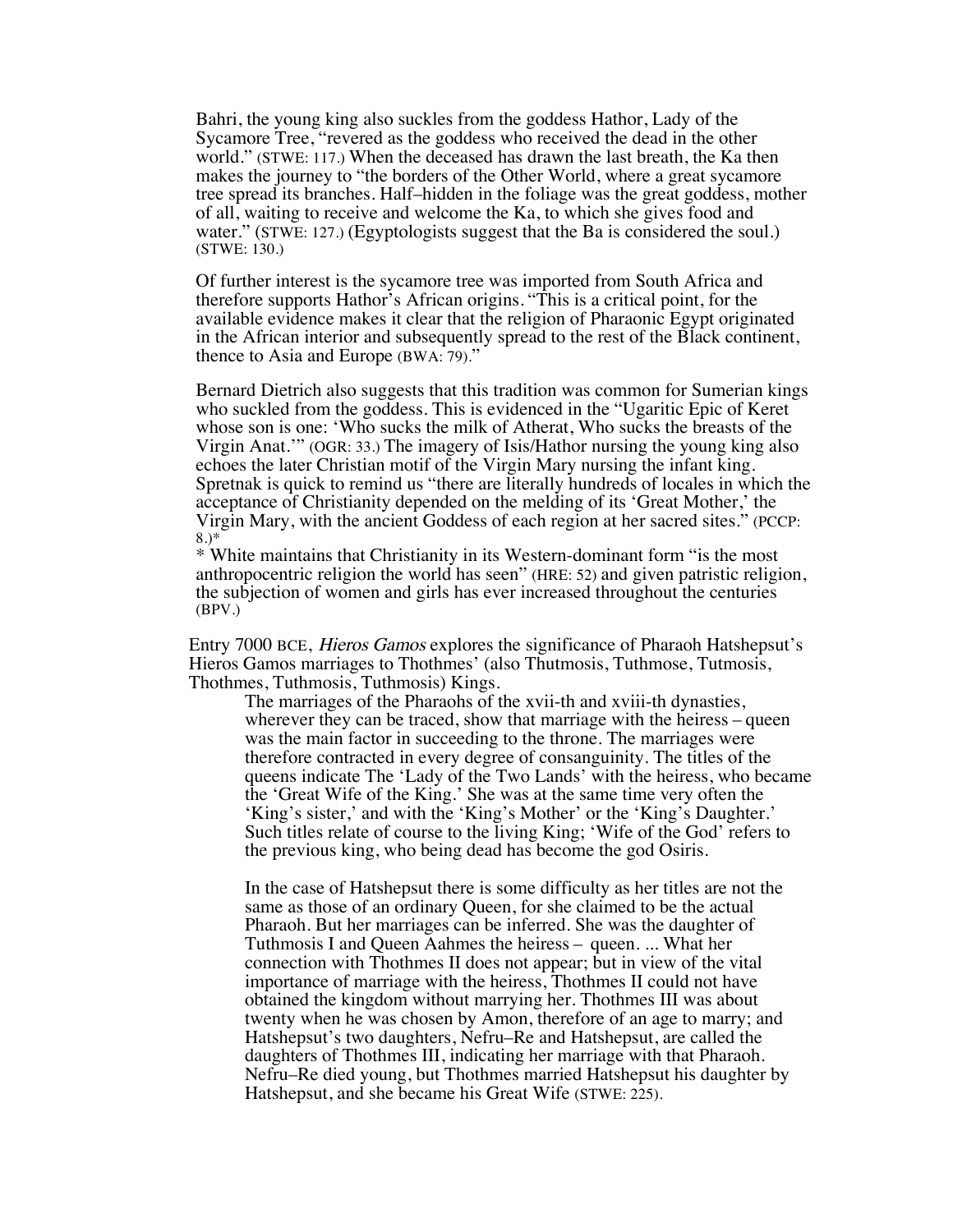Further research on the Virgin Mary including her Old European origins: 5400- 3500, Ancient Aphrodite: Chalcolithic or Copper Age; and 664-525, Neith and Temple at Sais, Egypt. (RGS.) (Also see CE entries: 37-48, Mary and Pagan Goddesses; 325, Council of Nicaea and Goddesses and Gods; 386, Pagan Rites Banned; 391, Roman Pagan Rites Attacked; 431, Council of Ephesus and Virgin Mary, Anatolia;  $12^*$  and  $13^*$  Centuries, Cult of the Virgin Mary; 1555, Council of Trent; and 1954, Virgin Mary.) (RG.)

Further Isis research: 4000, Nile Bird Goddess, Egypt; 4000-3000, Egypt, Africa, and Cathedra Goddesses; 3000, First Dynasty, Egypt; 3000-2780, Egyptian Bronze Age/First Dynasty c. 3000; 400, Cathedra Goddess Isis; and 370, Isis and Philae, Egypt. (RGS.) (Also see CE entries: 45, Plutarch and Isis; 376, Isis and Ostia, Rome; 391, Roman Pagan Rites Attacked; and 1600, Catholic Inquisition and Isiac Theology.) (RG.)

Further Hathor research: 1490-1470, Deir el Bahri; and 1290-1223, Abu Simbel. (RGS.)

Further tree, baetyl, and pillar culture \* research: 7250-6150, Çatal Hüyük, Anatolia (Central Turkey); 7100-6300, Cathedra Goddess of the Beasts; 4000, Garden of Eden, Sacred Trees, and Pillar Cults; 5200, Malta and Goza; 4000- 3000, Egypt, Africa, and Cathedra Goddesses; 2000, Asherah; 1800, Re-Visioning Goddess Sarah and Abraham; 1490-1470, Hathor's Dendera (Denderah) Temple, Egypt; 1479-1425, Tuthmosis III, Egyptian King; 800, Tanit (Also Taanit, Ta'anit, Tannit, or Tannin); 800-700, Kuntillet Ajrud and Khirbet El-Qom; and 100 Mecca, the Ka'aba and Sacred Stones. (RGS.) (Also, CE entry:  $16<sup>th</sup>$  Century, Kabbalah.) (RG.)

\* Schmidt, Klaus, and Mirko Wittwar. Göbekli Tepe: A Stone Age Sanctuary in Southeastern Anatolia. Berlin, Germany: Ex Oriente e.V., 2012. (GT.)

Further nursing-tree-deities research: 2000, Asherah. (RGS.)

Further Hieros Gamos research: 7000-3500 (1450), Old Europe; 7000, Hieros Gamos; 4400-2500, Olympus Hera; 3200-539, Proto Elamite Goddesses and Matrilineal Aspects; 3000, First Dynasty, Egypt; 3000-1450, Gournia; 2613-2494, Hathor's Dendera (Denderah) Temple, Egypt; 1800, Re-Visioning Goddess Sarah and Abraham; 1750, Hammurabian Dynasty, Babylon, Ishtar, and Inanna; 1000, Ephesus, Anatolia; 900, Taanach, Canaanite Libation Stand; 750-650, Cybele and King Midas, Anatolia; 323-30, Temple Kom Ombo, Egypt; and 200, Winged Victory. (RGS.)

According to scholars M. Zour, S. Farzin, and B. Aryanpour, the mother of the gods embodied unequalled preeminence including royal ascendancy to the throne through matrilineal lineage (WA). Hieros Gamos frequently included apotheosis (deification) of the king plus land stewardship (CDBL: 132-133, WDSS0: 182-3). Selected examples are: Egyptian Hatshepsut – Thothmes; Middle Elamite period Goddess Kiririsha and gods Inshoshimak and Houmban; Goddess Anahita and King Narseh's investiture (PHM: 188) as legitimacy of male kings was only through the mother's (matrilineal) side (WA: 233); Phrygian Matar Cybele (Kybele) and her son – lover Attis (CAA: 18-20, MG: 398-400); and god – son – husband Kabeiros (Kadmilos,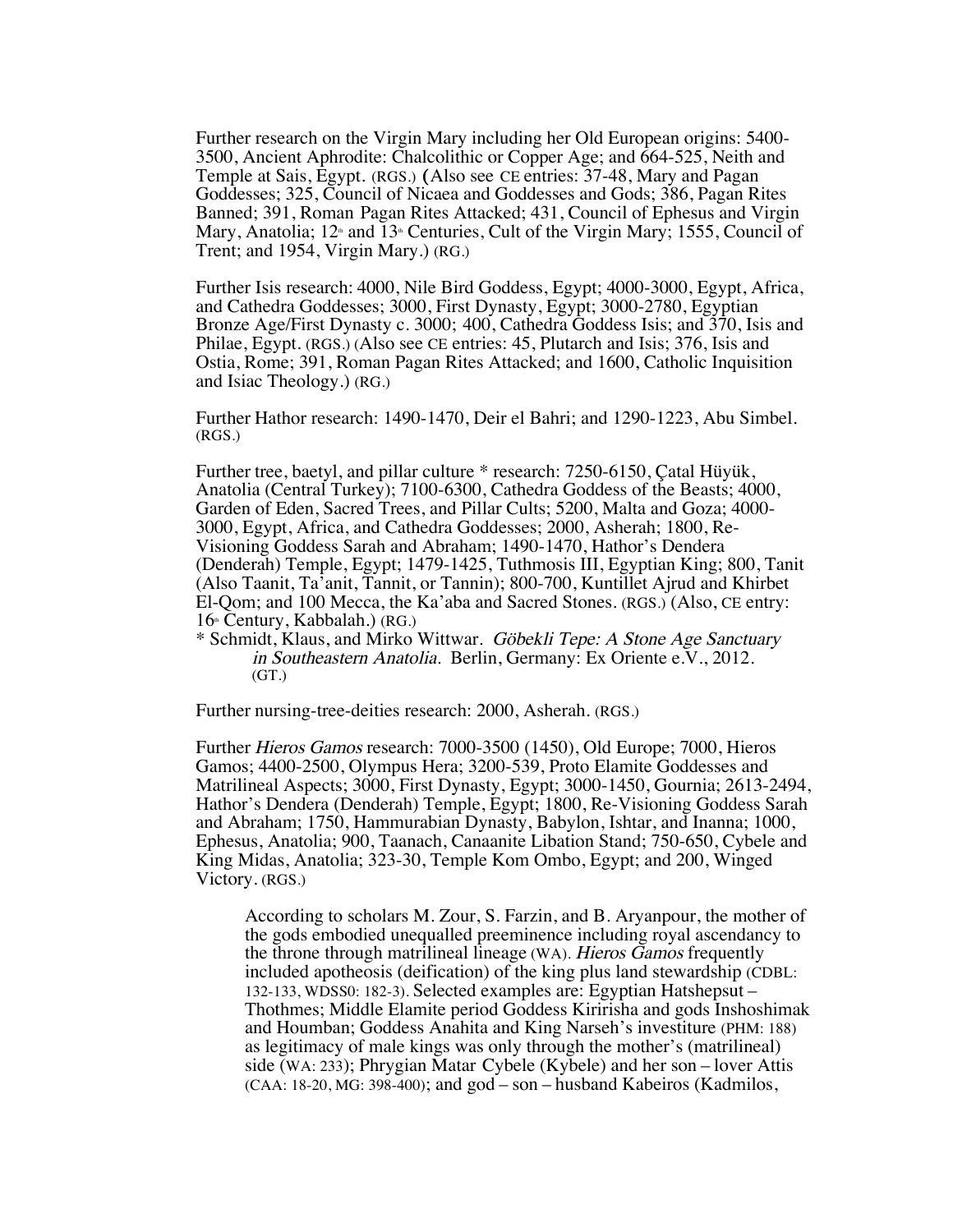Korybas) of Samothracian Mother Goddess (GOG: 87). (RGS: 7000, Hieros Gamos).

Additional examples of Hieros Gamos and goddesses/queens venerated alongside of male gods/kings/princes are: Hebrew Asherah – Baal/Yahweh (MOO: 376); \* Ugaritic/Canaanite Athirah-El (bull) (MOO: 376); \*\* Shekhinah – Yahweh (HG: 105-111); Babylonian Aruru (Asherah/Ashratum) – god Anu (TGA: 39, MOO: 376); Punic Tanit – Baal Hammon (MOO: 378); N. Syrian Tanit – Lord of Mount Amanus (MOO: 378); Sumerian Inanna – Dumuzi (MOO: 383); Levant Astarte – Baal (GGL: 131); Sumerian (not Semitic) Ishtar – Tammuz (MOO: 383); Greek Aphrodite – Adonis (MOO: 383); Hittite/Phrygian Cybele and Attis (SMA: 54); Adam and Eve; \*\*\* Sarah and Abraham; and Lady Ikoom, Snake Queen and mother of lord Wa'oom Uch'ab Tzi'kin, royal ruler of the Mayan Snake Dynasty c. 562 AD (TSK: 16). (Also note subsequent Mayan Snake Queen named K'abel (TSK: 16)). \* Astarte/Athart/'ttrt was 'Baal's Other Self' (GGL: 131).

\*\* According to Ugaritic texts, Canaanite Athirah is Hebrew Asherah (MOO: 376).

\*\*\* Or, Eve and Adam? (RGS: 7000, Hieros Gamos.)

For further research (including numerous primary sources) on Sacred Marriages (Hieros Gamos):

Baring, Anne, and Jules Cashford. The Myth of the Goddess: Evolution of an Image. London, England: Viking, 1991. (MG.)

- Birnbaum, Lucia Chiavola. Black Madonnas: Feminism, Religion, and Politics in Italy. Boston, MA: Northeastern University Press, 1993. (BLM.)
	- \_\_\_\_\_. Dark Mother: African Origins and Godmothers. San Jose, CA: Authors Choice Press, 2001. (DM.)
- Corrington, G. P. "The Milk of Salvation: Redemption by the Mother in Late Antiquity and Early Christianity." Harvard Theological Review 82.4 (1989): 393-420. (TMOS.)

Diakonoff, I. M. "Women in Old Babylonia not under Patriarchal Authority." Journal of the Economic and Social History of the Orient 29.3 (Oct. 1986): 225-238. (WOB.) (Excellent primary sources.)

Kerenyi, Carl. Zeus and Hera: Archetypal Image of Father, Husband and Wife. Princeton, NJ: Princeton University Press, 1975. (ZAH.)

\_\_\_\_\_. The Gods of the Greeks. 1951. London, England: Thames and Hudson, 1982. (GOG.)

Lapinkivi, Pirjo. The Sumerian Sacred Marriage in the Light of Comparative Evidence. Helsinki, Finland: Neo-Assyrian Project, 2004. (SSM.)

Lerner, Gerda. The Creation of Patriarchy. Oxford, England: Oxford University Press, 1986. (TCOP.)

Lutzky, Harriet. Shadday as a Goddess Epithet. Vetus Testamentum 48, Fasc. 1 (Jan. 1988): 15-36. (SGE.)

- Murray, Margaret Alice. The Splendour That Was Egypt. London, England: Sidgwick and Jackson, 1977. (STWE.)
- Neumann, Erich. The Great Mother: An Analysis of the Archetype. 2nd Ed. Trans. Ralph Manheim. Princeton, NJ: Princeton University Press, 1963. (TGM.)
- Sheres, Ita and Anne Kohn Blau. The Truth about the Virgin. New York, NY: Continuum, 1995. (TAB: 93.)

Wakeman, Mary K. "Ancient Sumer and the Women's Movement: The Process of Reaching Behind, Encompassing and Going Beyond." Journal of Feminist Studies in Religion 1.2 (Fall 1985): 7-27. (ASWM.)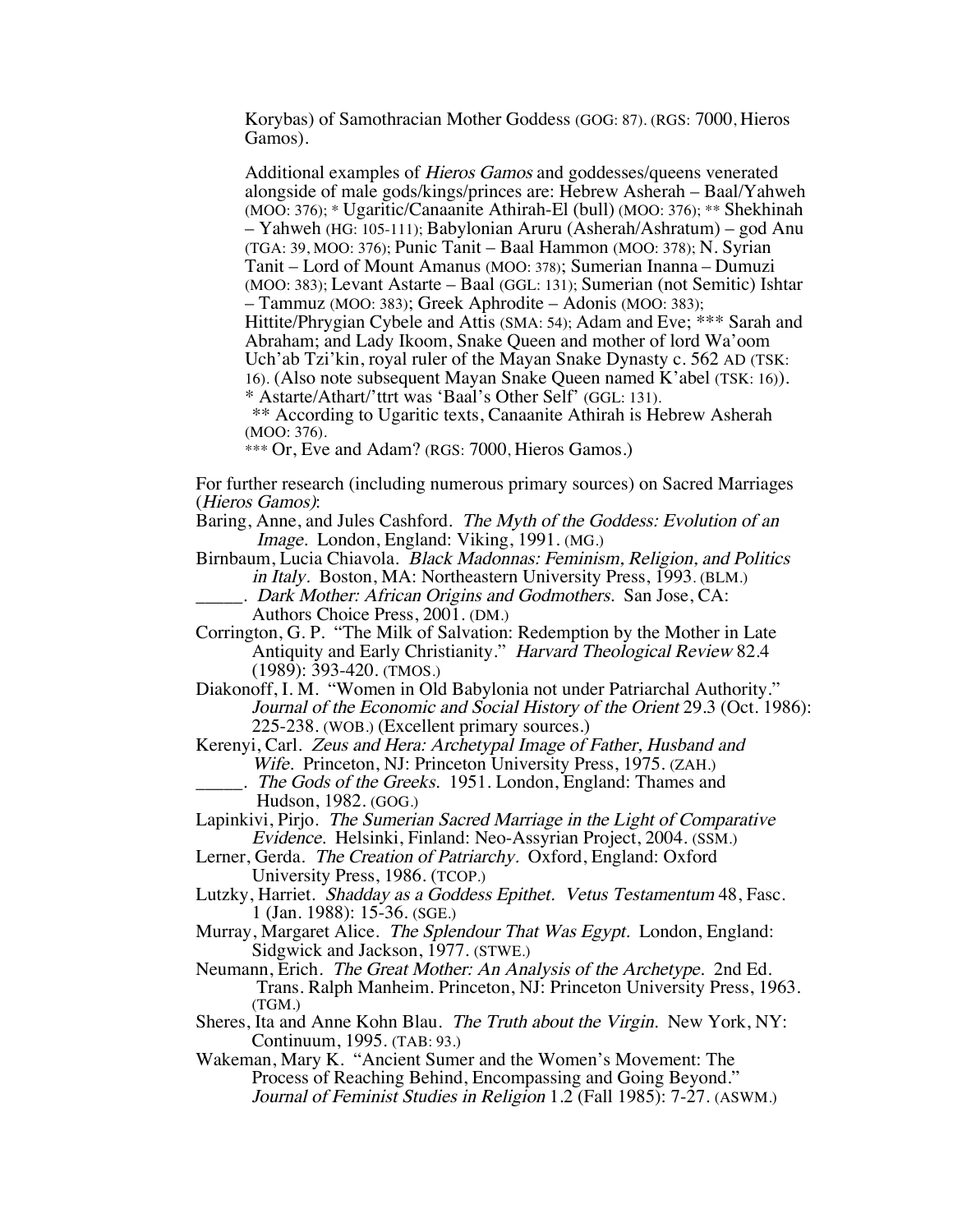Zorich, Zach. "The Snake King's New Vassal." Archaeology 66.6 (Nov.-Dec. 2013): 16. (TSK.)

The imagery of Isis/Hathor nursing the young king also echoes the later Christian motif of the Virgin Mary nursing the infant king. (RGS.)

Further Egyptian research:

- Bleeker, C. J. "Isis and Hathor: Two Ancient Egyptian Goddesses." Book of The Goddess, Past and Present: An Introduction to Her Religion. Ed. Saul M. Olyan. New York, NY: Crossroads Press, 1988. 29-48. (IAH.)
- Budge, E. A. Wallace. The Gods of the Egyptians. New York, NY: Dover, 1969. (TGTE.)

\_\_\_\_\_\_. "Introduction." The Book of the Dead: The Hieroglyphic Transcript and Translation into English of the Papyrus of Ani. 1895. Avenel, NJ: Gramercy Books, 1994. (BD.)

- Edwards, Amelia Ann Blanford. "The Origin of Portrait Sculptures, and the History of the Ka." *Egypt and Its Monuments: Pharaohs, Fellahs and* Explorers. New York, NY: Harper & Bros., 1891. 113-156. (OPS.)
- Erman, Adolf. Life in Ancient Egypt. 1894. Tran. H. M. Tirard. London, England: Constable Publications, 1971. (LIAE.)
- Hornung, Erik. Conceptions of God in Ancient Egypt: The One and the Many. Ithaca, NY: Cornell University Press, 1982. (CGA.)
- Lubell, Winifred Milius. "Temples of the Great Goddess." Heresies: A Feminist Publication on Art and Politics. (Revised Edition). 2.1, Issue 5 (1982): 32-39. (TGG.)
- Lesko, Barbara S. The Remarkable Women of Ancient Egypt. Providence, RI: BC Scribe, 1987. (RW.)
- \_\_\_\_\_. Ed. Women's Earliest Records: From Ancient Egypt and Western Asia. Atlanta, GA: Scholars Press, 1989. (WER.)
- \_\_\_\_\_. The Great Goddesses of Egypt. Norman, OK: University of Oklahoma Press, 1999. (GGOE.)
- Showerman, Grant. The Great Mother of the Gods. 1902. Chicago, IL: Argonaut, 1969. (GMG.)
- Witt, Reginald Eldred. *Isis in the Graeco-Roman World.* (*Isis in the Ancient* World.) Ithaca, NY: Cornell University Press, 1971. (IG.)

IMAGE: TUTHMOSIS III: LUXOR MUSEUM: LUXOR, EGYPT.

PHOTO: © GSA. DESCRIPTION: PAINTED FRAGMENT OF THOTHMES III WEARING A SO-CALLED ATEF CROWN WITH WEDJAT FROM HATSHEPSUT TEMPLE. SLIDE LOCATION EGYPT, SHEET 34, ROW 4, SLEEVE 1, SLIDE #239b, 1490-1440 BCE. CO\_EGY\_S34\_R4\_SL3\_S239b.jpg

SHOT ON LOCATION: LUXOR MUSEUM: LUXOR, EGYPT.

NOTE 1: "WEDJAT – EYE OF ETERNITY (MMT)."

THE ROYAL URAEUS (WEDJAT) OR COBRA IS ONE OF THE EGYPTIAN HIEROGLYPHIC SYMBOLS FOR THE DARK GODDESS, ISIS DERIVED FROM ANCIENT SERPENT GODDESS UA ZIT/UZAIT/PER-UATCHET (RGS). (RGS: 2300-2100, EDFU, EGYPT).

NOTE 2: FIELDWORK PROJECT 1989.

IMAGE: TREE – OF – LIFE WITH ISIS/HATHOR NURSING TUTHMOSIS III: VALLEY OF THE KINGS, EGYPT.

PHOTO: © GSA. DESCRIPTION: TUTHMOSIS III (THUTMOSIS) NURSING FROM ISIS/ HATHOR/HATSHEPSUT'S TREE (TREE – OF – LIFE, VALLEY OF THE KINGS, EGYPT. SLIDE LOCATION EGYPT, SHEET 34, ROW 4, SLEEVE 3. SLIDE #239d, 1479-1425 BCE. CO\_EGY\_S34\_R4\_SL3\_S239d.jpg

SHOT ON LOCATION: VALLEY OF THE KINGS: EGYPT.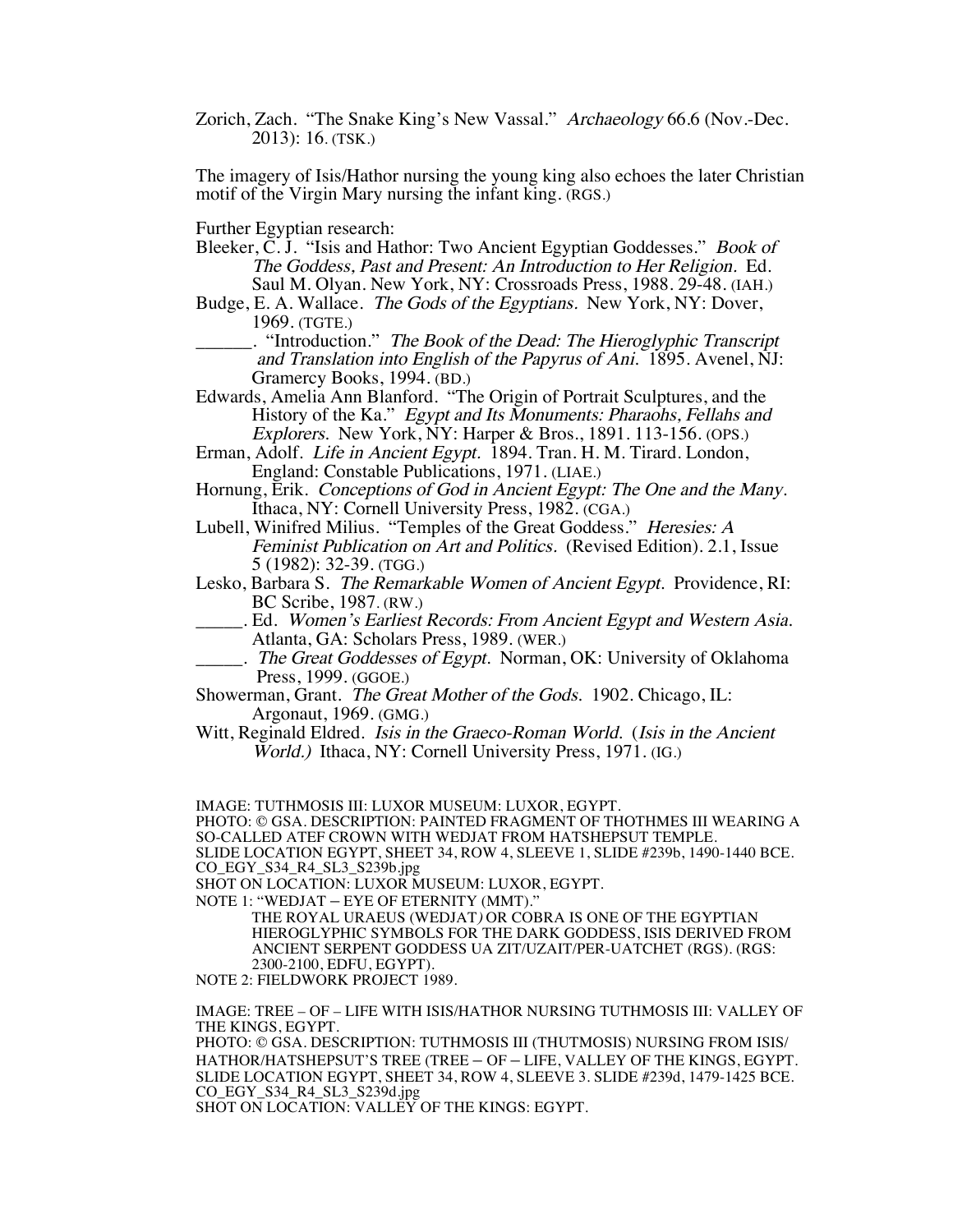NOTE 1:

AN ICONOGRAPHIC INTERPRETATION OF ISIS/HATHOR NURSING TUTHMOSIS III INDICATES HIEROS GAMOS. ADDITIONALLY, E. O. JAMES SUGGESTS THAT THE TREE WAS THE GODDESS EMBODYING THE FEMALE PRINCIPLE OF SHE WHO GIVES LIFE, TAKES IT AWAY, AND RETURNS IT AGAIN (TOL; RGS).

NOTE 2: "THE HIEROS GAMOS FROM WHENCE A ROYAL SOVEREIGN GETS HIS [OR HER] POWER AND THIS IS THE GODDESS HERSELF (APL: 2-23-1999)." NOTE 3: FIELDWORK PROJECT 1989.

IMAGE: FRIEZE OF COW DEITY HATHOR: DEIR EL BAHRI TEMPLE, EGYPT. PHOTO: © GSA. DESCRIPTION: FRIEZE OF COW DEITY HATHOR LICKING THE HAND OF A PHARAOH (STWE: 117). LOCATION IS ON THE LEFT EXTERNAL WALL OF HATSHEPSUT'S DEIR EL BAHRI TEMPLE, EGYPT.

SLIDE LOCATION EGYPT, SHEET 32, ROW 4, SLEEVE 3, SLIDE #204, 1490-1468 BCE. CO\_EGY\_S32\_R4\_SL3\_S204.jpg

SHOT ON LOCATION: HATSHEPSUT MORTUARY DEIR EL BAHRI TEMPLE IS NEAR THE VALLEY OF THE KINGS ON THE WEST BANK: DEIR EL BAHRI, EGYPT. NOTE 1: HATHOR, BOVINE GODDESS OF LIFE. (HVG: 180.) NOTE 2:

HATHOR OR HAT–HOR WAS BELIEVED TO GIVE LIFE AS WELL AS TAKE IT BACK AFTER DEATH. AS HAT–HOR, HOUSE OR WOMB OF HORUS, SHE ALSO BESTOWED LEGITIMACY AND KINGSHIP ON HORUS, AS DID ISIS. AT THE NEW MOON, HATHOR WOULD SET SAIL UP THE NILE TO EDFU FOR THIS RITUAL. THIS WAS VIEWED AS A MATRILINEAL RE–ALLIANCE OF UPPER AND LOWER EGYPT, SYMBOLIZED BY THE DOUBLE CROWN (RGS).

NOTE 3: FIELDWORK PROJECT 1998.

IMAGE: ANKH, OPEN AIR MUSEUM: KARNAK, EGYPT. PHOTO: © GSA. DESCRIPTION: HIEROGLYPHIC IMAGE OF GODDESS WITH ANKH BREATHING LIFE INTO A KING, SUGGESTING MATRILINEAL DESCENT, THEREFORE IMPARTING BOTH LEGITIMACY AND DIVINITY TO THE ROYAL THRONE. SLIDE LOCATION EGYPT, SHEET 25, ROW 1, SLEEVE 2, SLIDE #94D, BCE. CO\_EGY\_S25\_R1\_SL2\_S94D.jpg

SHOT ON LOCATION: OPEN AIR MUSEUM: KARNAK, EGYPT.

NOTE 1: AN ICONOGRAPHIC INTERPRETATION OF THE ANKH INCLUDES HIEROS GAMOS. (APL: 2-23-1999.)

NOTE 2: "THE HIEROS GAMOS FROM WHENCE A ROYAL SOVEREIGN GETS HIS [OR HER] POWER AND THIS IS THE GODDESS HERSELF (APL: 2-23-1999)." NOTE 3: FIELDWORK PROJECT 1989.

IMAGE: NUT/HATHOR SARCOPHAGUS: BUBASTIS VILLAGE, EGYPT. PHOTO: © GSA. DESCRIPTION: SARCOPHAGUS OF GODDESS HATHOR/NUT/ (GODDESS OF DEATH AND REBIRTH) IN KA POSTURE OF RAISED ARMS FROM BUBASTIS VILLAGE, EGYPT.

SLIDE LOCATION EGYPT, SHEET 41, ROW 3, SLEEVE 3, SLIDE #379, BCE. CO\_EGY\_S41\_R3\_SL3\_S379.jpg

SHOT ON LOCATION: MUSÉE DU LOUVRE: PARIS, FRANCE.

NOTE 1: KA POSTURE OF RAISED ARMS ALSO KNOWN AS CELEBRATION ORANT POSTURE (DM: 12; RGS).

NOTE 2: FOR SUGGESTED ILLUSTRATION AND FURTHER INFORMATION SEE, ANATI, EMMANUEL. ROC-ART IN CENTRAL ARABIA. VOL. I. LOUVAIN, FRANCE: INSTITUT ORIENTALISTE, 1968. (RACA: 76-77, FIG. 43, PLATE XXIX.) NOTE 3:

WHEN A DEAD PERSON HAD DRAWN THEIR LAST BREATH, THE KA MADE ITS WAY TO 'THE BORDERS OF THE OTHER WORLD, WHERE A GREAT SYCAMORE TREE SPREAD ITS BRANCHES. HALF – HIDDEN IN THE FOLIAGE WAS THE GREAT GODDESS, THE MOTHER OF ALL, WAITING TO RECEIVE AND WELCOME THE KA, TO WHOM SHE GIVES FOOD AND WATER' (STWE: 127; RGS). THE FUNDAMENTAL TRANSLATION FOR THE KA IS USUALLY ENERGY AND THE BA IS SOUL (STWE: 125; RGS). (SOURCE: ENTRY ABOVE.) NOTE 4: FIELDWORK PROJECT 1980-1989.